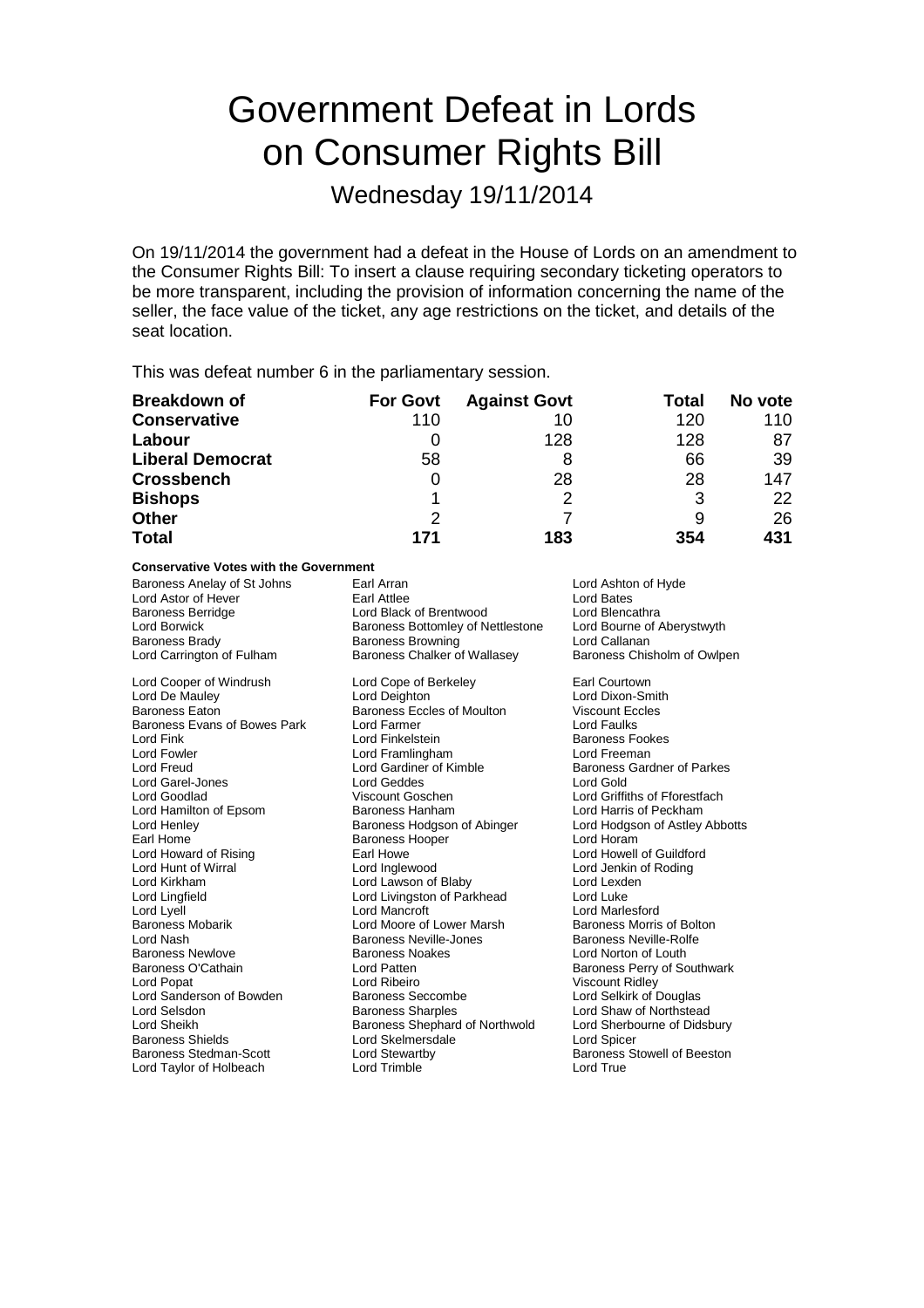Viscount Ullswater Baroness Verma Lord Wakeham Baroness Warsi **Exercise Seart Condomits Lord Whitby** Baroness Wilcox<br>Baroness Williams of Trafford **Baroness Williams** Viscount Younger of Leckie

Viscount Younger of Leckie

**Conservative Votes against the Government**<br>
Lord Brougham and Vaux<br>
Lord Colwyn

Lord Denham **Lord Forsyth of Drumlean** Lord Grade of Yarmouth Baroness Heyhoe Flint Lord Korean Lord Moynihan Baroness Oppenheim-Barnes

#### **Labour Votes with the Government**

**Labour Votes against the Government** Baroness Adams of Craigielea Lord Adonis<br>
Baroness Armstrong of Hill Top Lord Bach Cord Bach Lord Bassam of Brighton **Baroness Armstrong of Hill Top Lord Bach Lord Baroness Armstrong of Hill Top Lord Bach Lord Baroness Blackstone Lord Boateng** Baroness Blackstone **Lord Boateng**<br>
Lord Bradley **Lord Brennan** Lord Bradley Lord Brennan Lord Brooke of Alverthorpe Lord Brookman **Lord Campbell-Savours** Lord Cashman Lord Cashman Lord Cashman Lord Clarke of Hampstead Lord Clinton-Davis Lord Collins of Highbury **Baroness Corston**<br> **Lord Davies of Oldham Baroness Corston** Baroness Donaghy **Baroness Drake** Lord Elder<br>
Lord Evans of Watford **Baroness Farrington** of Ribbleton Lord Faulkner of Worcester Lord Foster of Bishop Auckland Baroness Gale<br>
Baroness Golding Cord Gordon of Strathblane Baroness Golding **Lord Gordon of Strathblane** Baroness Gould of Potternewton Lord Grantchester **Lord Griffiths of Burry Port** Lord Grocott Lord Grantchester Lord Griffiths of Burry Port Lord Grocott Viscount Hanworth **Lord Harris of Haringey** Lord Hart of Chilton<br>Lord Haworth **Lord Hart of Hart Communist Communist Communist Communist Communist Communist Communist Communist** Lord Haworth **Baroness Hayter of Kentish Town** Baroness Healy of Primrose Healy of Primrose Hollick Baroness Hollis of Heigham Lord Howarth of Newport Baroness Howells of St Davids<br>
Lord Hoyle Lord Howie of Troon Lord Hoyle<br>
Lord Hunt of Kings Heath Lord Irvine of Lairg Lord Hughes of Woodside Lord Hunt of Kings Heath Lord Irvine of Rings Heath Lord Irvine of Lord Jordan Baroness Jones of Whitchurch Lord Jones<br>
Lord Kennedy of Southwark Baroness Kennedy of Cradley Baroness King of Bow Baroness Kinnock of Holyhead Lord Kirkhill Lord Cord Knight of Weym<br>Baroness Lawrence of Clarendon Lord Layard Lord Lord Lord Lea of Crondall Baroness Lawrence of Clarendon Lord Layar<br>Lord Lennie Lord Levy Lord Lennie Lord Levy Lord Levy Baroness Liddell of Coatdyke<br>
Lord Lipsey Baroness Lister of Burtersett Lord Lympne Lord Macdonald of Tradeston Lord MacKenzie of Culkein Baroness Ma<br>Baroness Massey of Darwen Lord Maxton Lord MacAvoy Baroness Massey of Darwen Lord Maxton Lord Muslem Lord McAvoy<br>Baroness McDonagh Corress McIntosh of Hudnall Lord Mitchell Lord Moonie<br>
Baroness Morgan of Huyton Baroness Morris of Yardley<br>
Baroness Morris of Handsworth Baroness Morris of Yardley<br>
Lord Morris of Handsworth Baroness Morgan of Huyton Baroness Morris of Yardley Cord Morris of Handsworth Baroness Norris of Handsworth B<br>Baroness Nye Cord Patel of Blackburn Lord Patel of Bradford Baroness Nye **Communist Constructed Constructs**<br>
Lord Pendry **Communist Constructs**<br>
Baroness Prosser<br>
Baroness Prosser Lord Pendry **Baroness Pitkeathley**<br>
Baroness Quin **Baroness** Cuin Baroness Quin Ecrosoft Cord Radice Cornel and Baroness Ramsay of Cartvale Lord Reid<br>Lord Rea Lord Reading Baroness Rebuck Lord Reid of Cardowan Lord Rea Baroness Rebuck Lord Reid of Cardowan<br>Lord Richard Cord Rooker Lord Rosser Lord Rosser Lord Richard **Lord Rooker** Lord Rooker Lord Rosser<br>
Lord Rowlands **Constant Constant Baroness Rovall of Blaisdon** Lord Sawyer Lord Rowlands<br>
Baroness Sherlock<br>
Viscount Simon<br>
Viscount Simon Baroness Sherlock **Viscount Simon**<br>
Lord Soley **Baroness** Smith of Basildon<br>
Lord Stevenson of Balmacara 
Lord Stone of Blackheath Baroness Taylor of Bolton Lord Taylor of Blackburn Lord Temple-Morris Lord Temple-Morris Lord Temple-Morris Lord Temple-Morris Lord Temple-Morris Lord Temple-Morris Lord Temple-Morris Lord Tunnicliffe Baroness Thornton **Communication Control Control** Lord Triesman<br>
Lord Turnberg **Communication**<br>
Lord Turnberg **Communication**<br>
Baroness Turner of Camden Baroness Warwick of Undercliffe Lord Watso<br>Baroness Whitaker Lord Whitty Baroness Whitaker Lord Whitty Lord Whitty Cord World Lord World Lord World Lord World Lord World Creen Lord World Lord World Creen Lord World Lord World Creen Lord World Lord Young of Norwood Green Lord World Lord Young of

Lord Brougham and Vaux Lord Colwyn Lord Deben Lord Holmes of Richmond

Lord Clarke of Hampstead Lord Clinton-Davis<br>Baroness Corston Baroness Crawley Lord Davies of Coity<br>
Baroness Drake<br>
Lord Elder Baroness Farrington of Ribbleton Lord Faulkner<br>Baroness Gale Corp. Lord Giddens Baroness Hollis of Heigham Lord Howarth Lord Howarth Cord Hoyle<br>Lord Howie of Troon Baroness Kennedy of Cradley Baroness King of Bow<br>
Lord Kirkhill Baroness Kinght of Weymouth Lord Lipsey Baroness Lister of Burtersett Lord Lympne Baroness McIntosh of Hudnall Lord Stevenson of Balmacara Lord Stone of Black<br>
Lord Taylor of Blackburn Lord Temple-Morris Baroness Turner of Camden Baroness Wall of New Barnet<br>
Lord Watson of Invergowrie Baroness Wheeler Lord Young of Norwood Green

**Liberal Democrat Votes with the Government**

Baroness Hamwee Baroness Humphreys<br>Baroness Janke Baroness Jolly Earl Oxford and Asquith

Mandeville Baroness Benjamin **Baroness Bonham-Carter of Yarnbury** Baroness Brinton<br>Lord Burnett Baroness Doocey Lord Burnett **Lord Cotter State Control** Lord Cotter **Baroness Doocey**<br>
Lord Dykes **Baroness Falkner of Margravine** Lord Fox Baroness Falkner of Margravine Lord Fox<br>
Lord German<br>
Lord Goddard of Stockport Baroness Garden of Frognal Lord German Lord Goddard of Stockport Corporation Corporation Corporation Corporatio<br>Baroness Hamwee Baroness Humphrevs Corporation Corporation-Ece Baroness Jolly **Concernsive Baroness Jolly** Lord Jones of Cheltenham<br>
Baroness Kramer<br>
Lord Lee of Trafford Lord Kirkwood of Kirkhope **Baroness Kramer** Lord Lee of Trafford<br>
Baroness Linklater of Butterstone Baroness Ludford **Baroness Lord Maclennan** of Rogart Baroness Linklater of Butterstone Baroness Ludford Lord Maclennan Corporation Corporation Corporation Corporat<br>Baroness Maddock Lord McNally Lord Mewby Baroness Maddock Lord McNally Lord Newby

#### Lord Ashdown of Norton-sub-Hamdon Baroness Bakewell of Hardington Baroness Barker